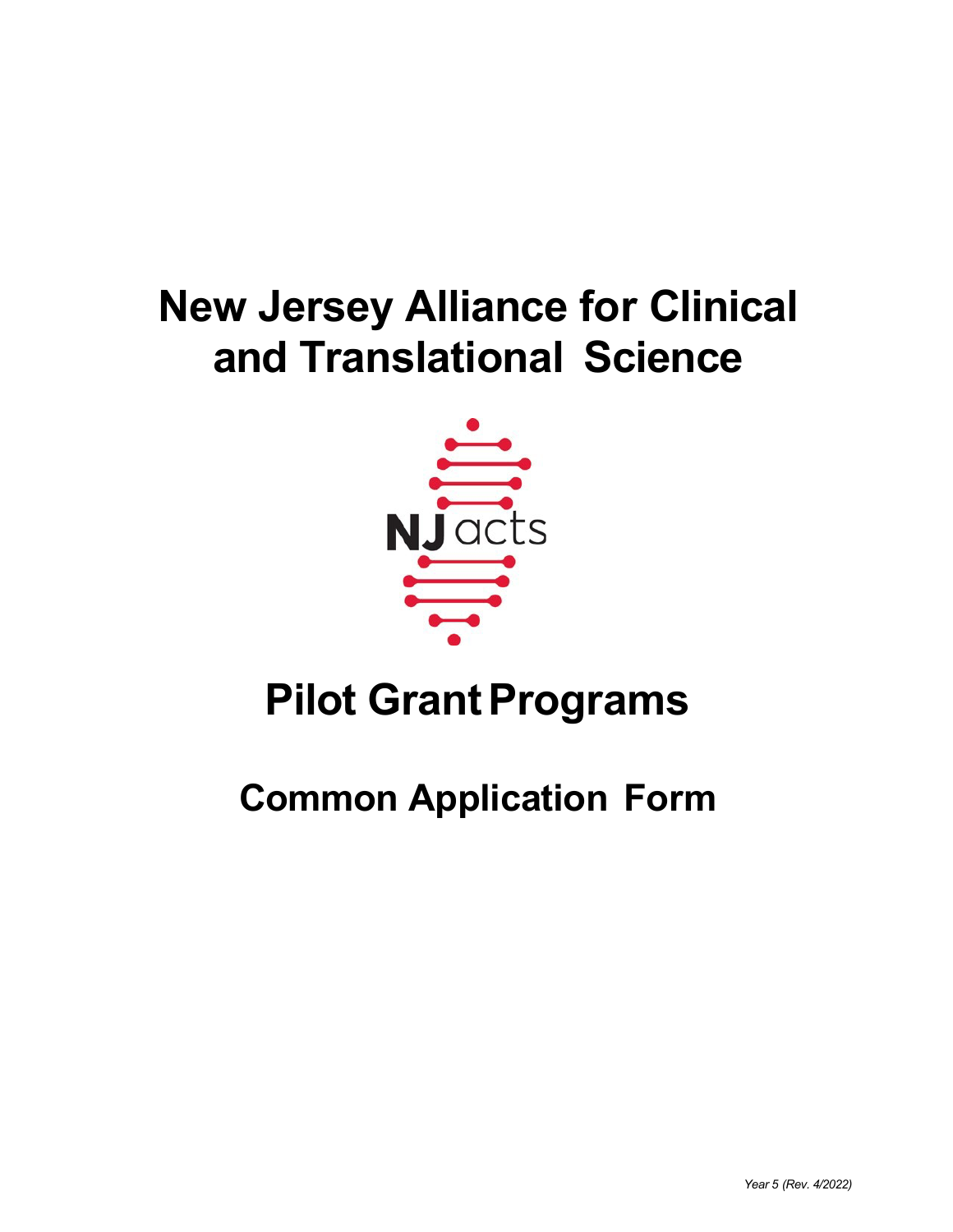## **NJ ACTS Pilot Grant Programs**

NJ ACTS, the New Jersey Alliance for Clinical and Translational Science, is committed to advancing clinical and translational science to develop new therapies and treatments and improve health and health care in New Jersey. NJ ACTS is supported in part by a Clinical and Translational Science Award (CTSA) grant, from the National Center for Advancing Translational Science (NCATS) of the National Institutes of Health (NIH), Institutional Support, and the New Jersey Health Foundation.

## **Indicate the Pilot Program to which you are applying:**

| <b>Offered by NJ ACTS Pilot Grants</b>                                  |  |  |
|-------------------------------------------------------------------------|--|--|
| <b>Translational and Clinical Sciences Award</b>                        |  |  |
| Methodological and Infrastructure Awards                                |  |  |
| <b>Propel Awards</b>                                                    |  |  |
| <b>Valued Partnership Grants</b>                                        |  |  |
| Improving Clinical and Translational Science through Process Innovation |  |  |
| <b>Community Pilot Grant</b>                                            |  |  |
| Partnership and Innovation Accelerator Pilot (PIAP) Grant Program       |  |  |
| <b>BERD Mini-Grants Program</b>                                         |  |  |
| Mini-Methods Grants Program                                             |  |  |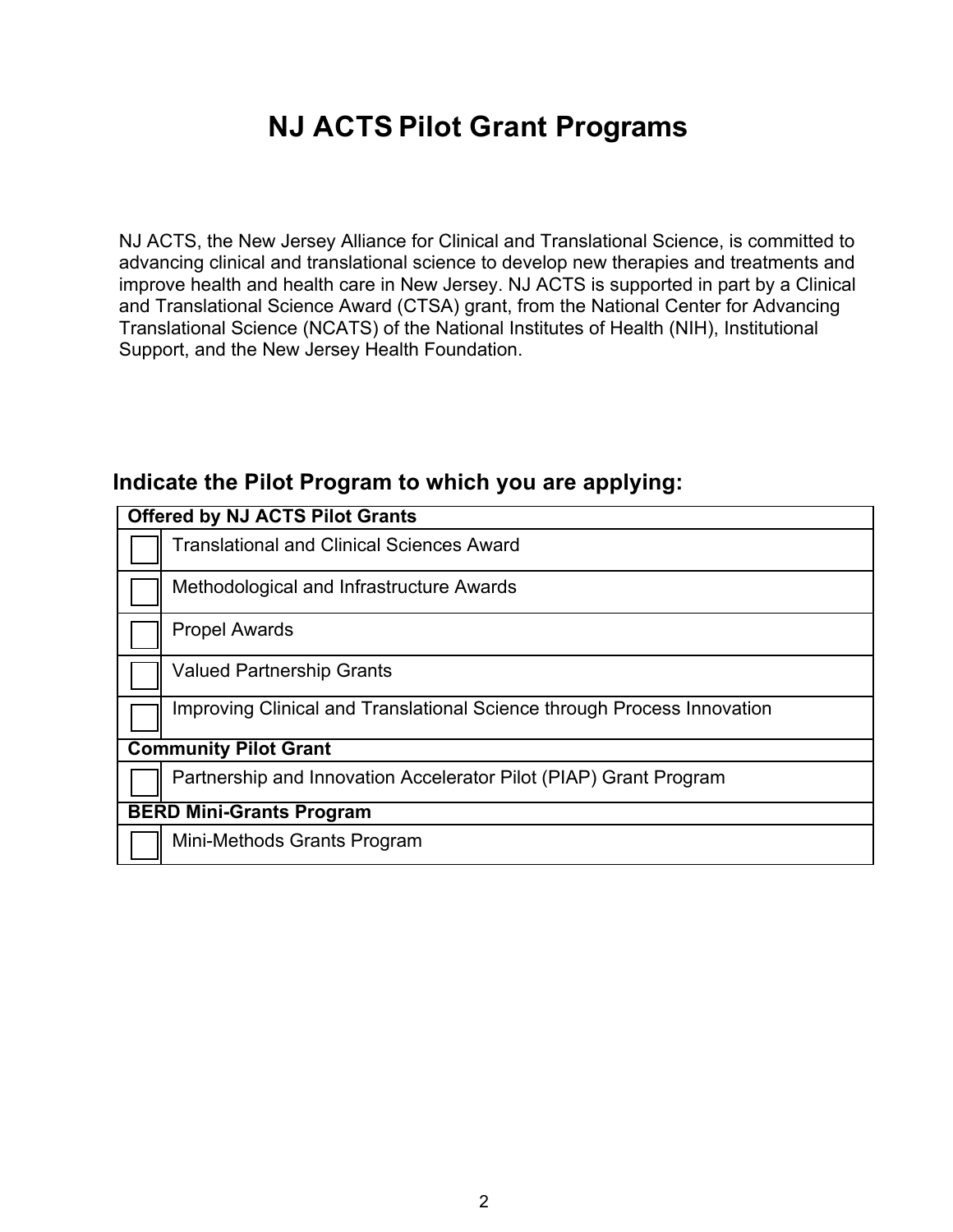## **NJ ACTS Pilot Programs Common Application**

| Co-PI Name:<br>(Contact PI)  | Ethnicity/Race:       |
|------------------------------|-----------------------|
|                              |                       |
| <b>NIH Commons Username:</b> | Title(s):             |
| Degree(s):                   |                       |
| Department:                  | School:               |
| Institution:                 |                       |
| Phone:<br>Email:             |                       |
|                              |                       |
| Co-PI Name:                  | Ethnicity/Race: Asian |
| <b>NIH Commons Username:</b> |                       |
| Degree(s):                   | Title(s):             |
| Department:                  | School:               |
| Institution:                 |                       |
| Phone:<br>Email:             |                       |
|                              |                       |
| Co-PI Name:                  | Ethnicity/Race: Asian |
| <b>NIH Commons Username:</b> |                       |
| Degree(s):                   | Title(s):             |
| Department:                  | School:               |
| Institution:                 |                       |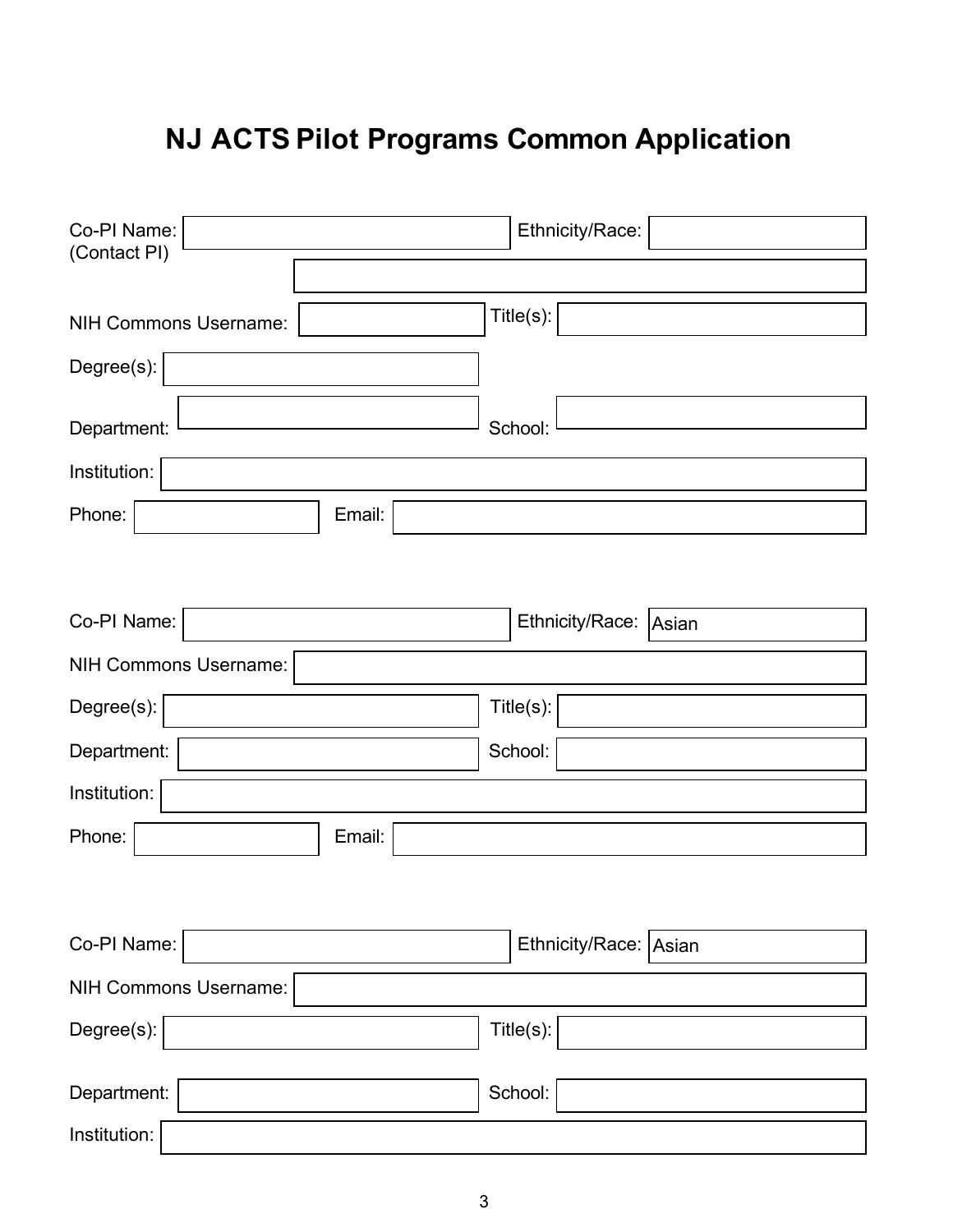| DL.<br>_ |  |  |
|----------|--|--|
|          |  |  |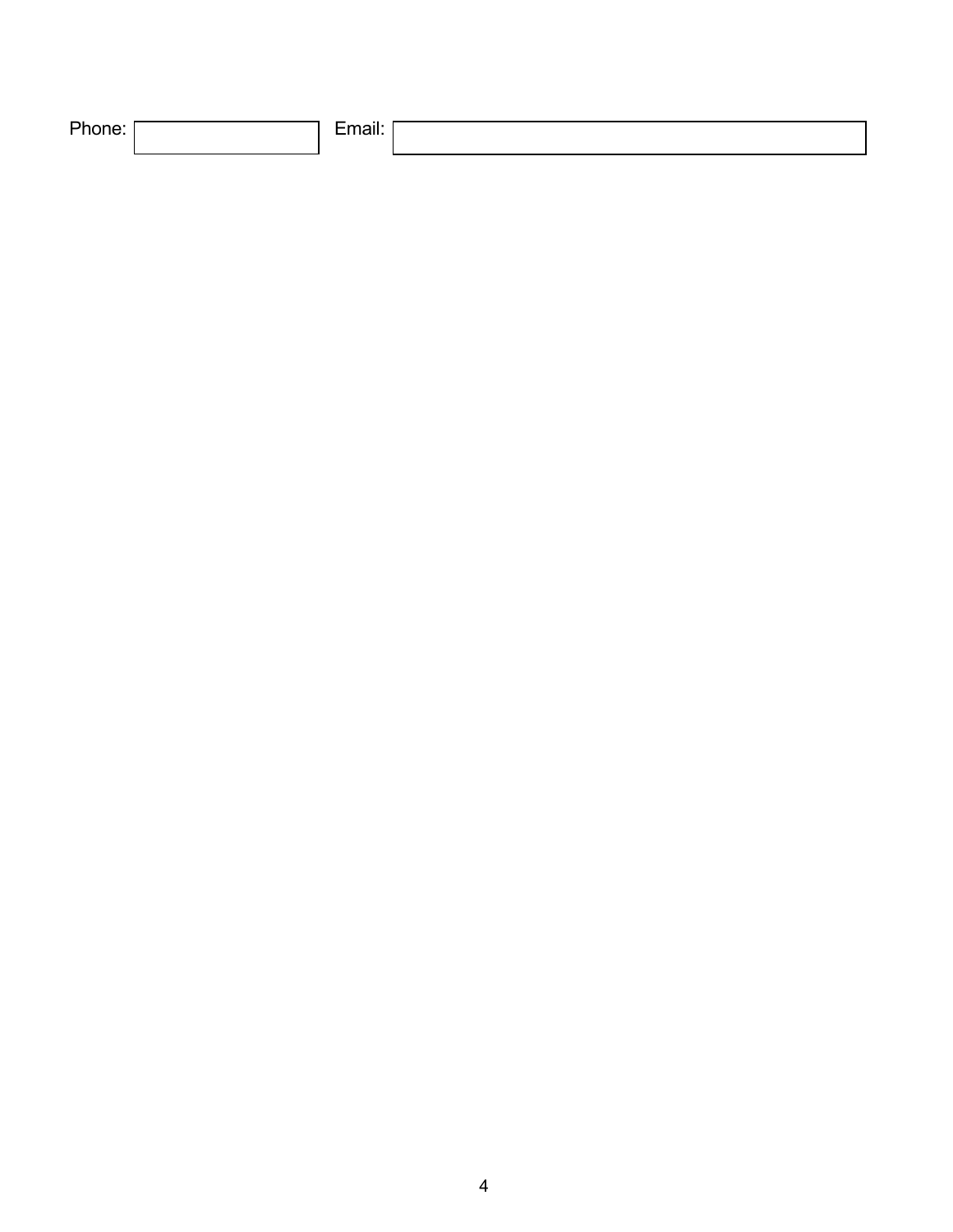### **Business Administrator Contact Information:**

| Name:            |  |         |
|------------------|--|---------|
| Department:      |  | School: |
| Institution:     |  |         |
| Phone:<br>Email: |  |         |

## **Project Title:**



**Impact Statement (describe the pilot project's impact in 50 words or less):**

**Amount Requested:**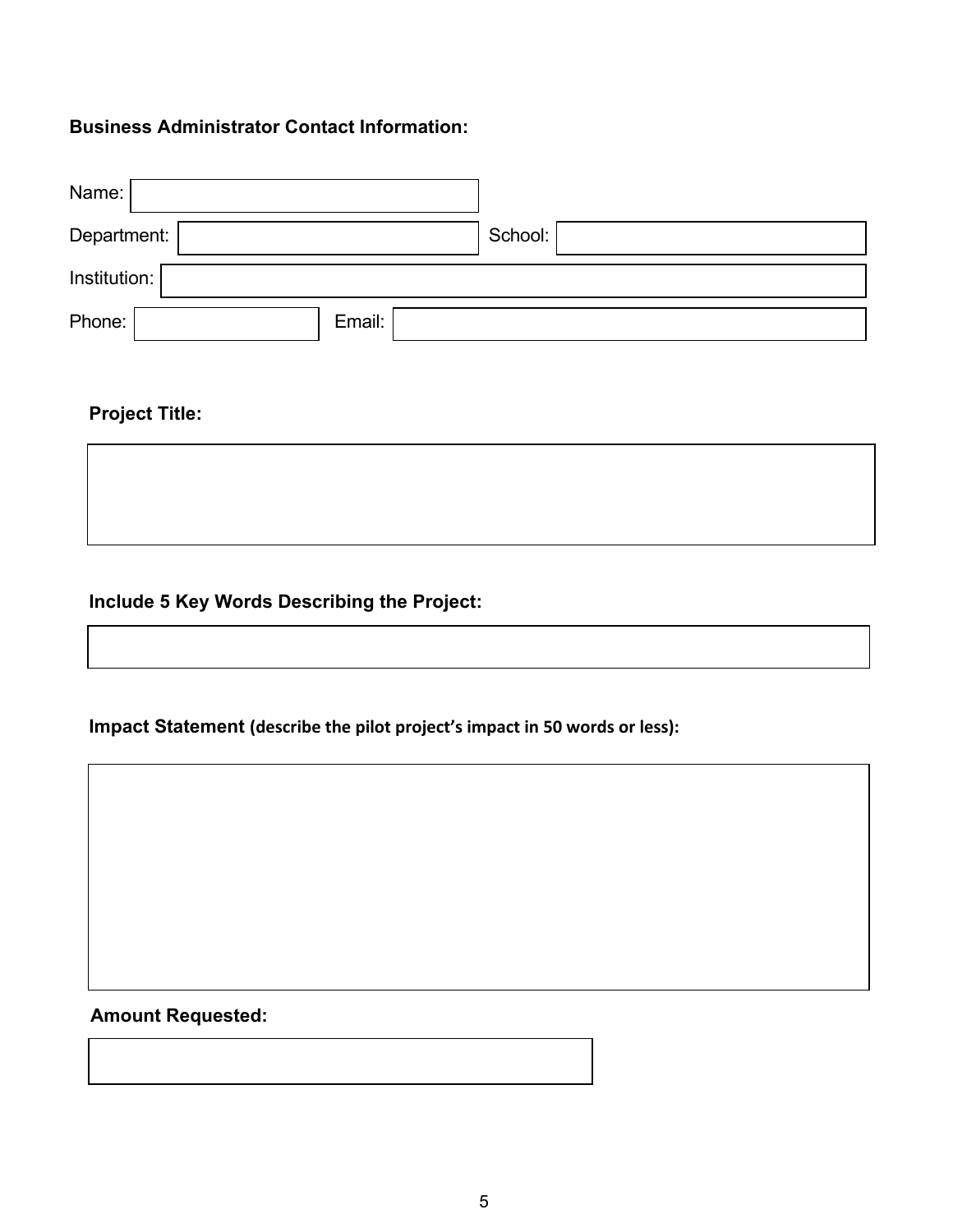A human subject is "a living individual about whom an investigator conducting research:

- Obtains information or biospecimens through intervention or interaction with the individual, and uses, studies, or analyzes the information or biospecimens; or
- Obtains, accesses, uses, studies, analyzes, or generates identifiable private information or identifiable biospecimens."

Will your project involve Human Subjects – Yes / No

Do you already have an IRB Approval/Determination that covers the scope of work in this project? Y/N Does the title in your IRB Approval/Determination match the title of the project you are submitting to NJ ACTS?

#### **Indicate anyapprovals thatwill needtobeacquired before thestart oftheproject orhave already been acquired for thisproject:**

|   |   |                                                                   | If already approved:   |             |
|---|---|-------------------------------------------------------------------|------------------------|-------------|
| Y | N |                                                                   | <b>Protocol Number</b> | <b>Date</b> |
|   |   | Human Subjects - IRB Approval or Non-<br><b>HSR Determination</b> |                        |             |
|   |   | Does the project meet the NIH Definition of<br>a Clinical Trial?  |                        |             |
|   |   | If so, do you have a Clinical Trials.gov<br>registration number?  |                        |             |
|   |   | <b>Vertebrate Animals - IACUC</b>                                 |                        |             |
|   |   | Scientific Review Committee (clinical trials)                     |                        |             |
|   |   | Radiation (Radiation Safety)                                      |                        |             |
|   |   | <b>Biohazards (Biosafety Committee)</b>                           |                        |             |
|   |   | Other:                                                            |                        |             |

#### **Indicate thefollowing:**

| N |                                                                                                                                                                                   | If so, specify: |
|---|-----------------------------------------------------------------------------------------------------------------------------------------------------------------------------------|-----------------|
|   | Project involves a foreign site<br>[https://ncats.nih.gov/funding/grantees/approva<br>I#:~:text=In%20accordance%20with%20the%<br>20NIH, not%20grant%20funds%20are%20exp<br>ended. |                 |
|   | Project will use CRU/CRC facilities                                                                                                                                               |                 |
|   | Project includes community affiliate/partner                                                                                                                                      |                 |
|   | Project includes blood draw and biobanking                                                                                                                                        |                 |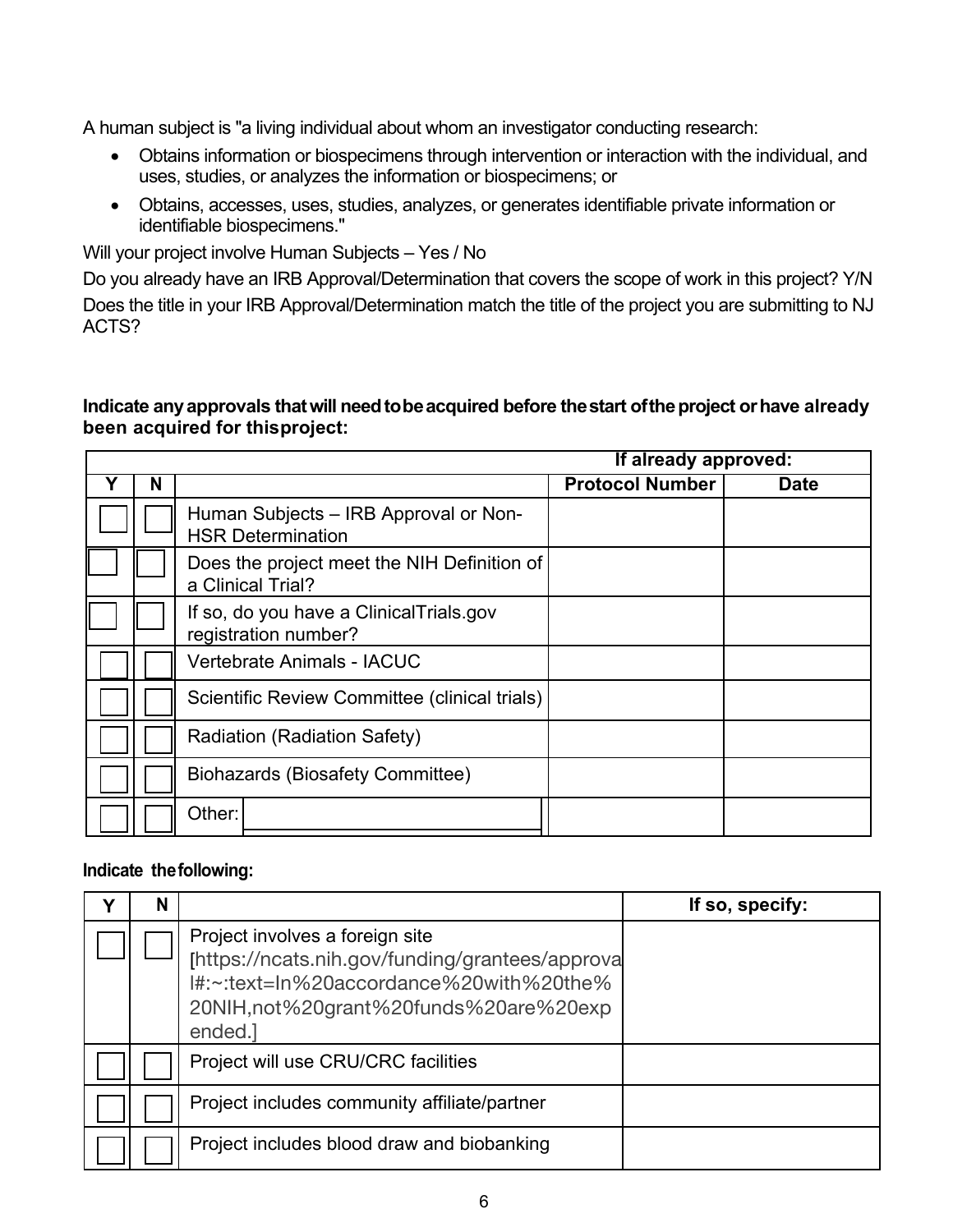|  | Project meets the NIH definition of a clinical trial.<br>Clinicaltrials.gov registration and reporting is<br>required. |  |
|--|------------------------------------------------------------------------------------------------------------------------|--|
|  | Other:                                                                                                                 |  |

## **Indicate thefollowing:**

| Υ | N | Project will use services/resources of the<br>following NJ ACTS Cores: | If so, specify: |
|---|---|------------------------------------------------------------------------|-----------------|
|   |   | Informatics                                                            |                 |
|   |   | <b>Community Engagement</b>                                            |                 |
|   |   | Biostatistics, Epidemiology and Research Design                        |                 |
|   |   | <b>Special Populations</b>                                             |                 |
|   |   | <b>Regulatory Support</b>                                              |                 |
|   |   | <b>Subject Recruitment</b>                                             |                 |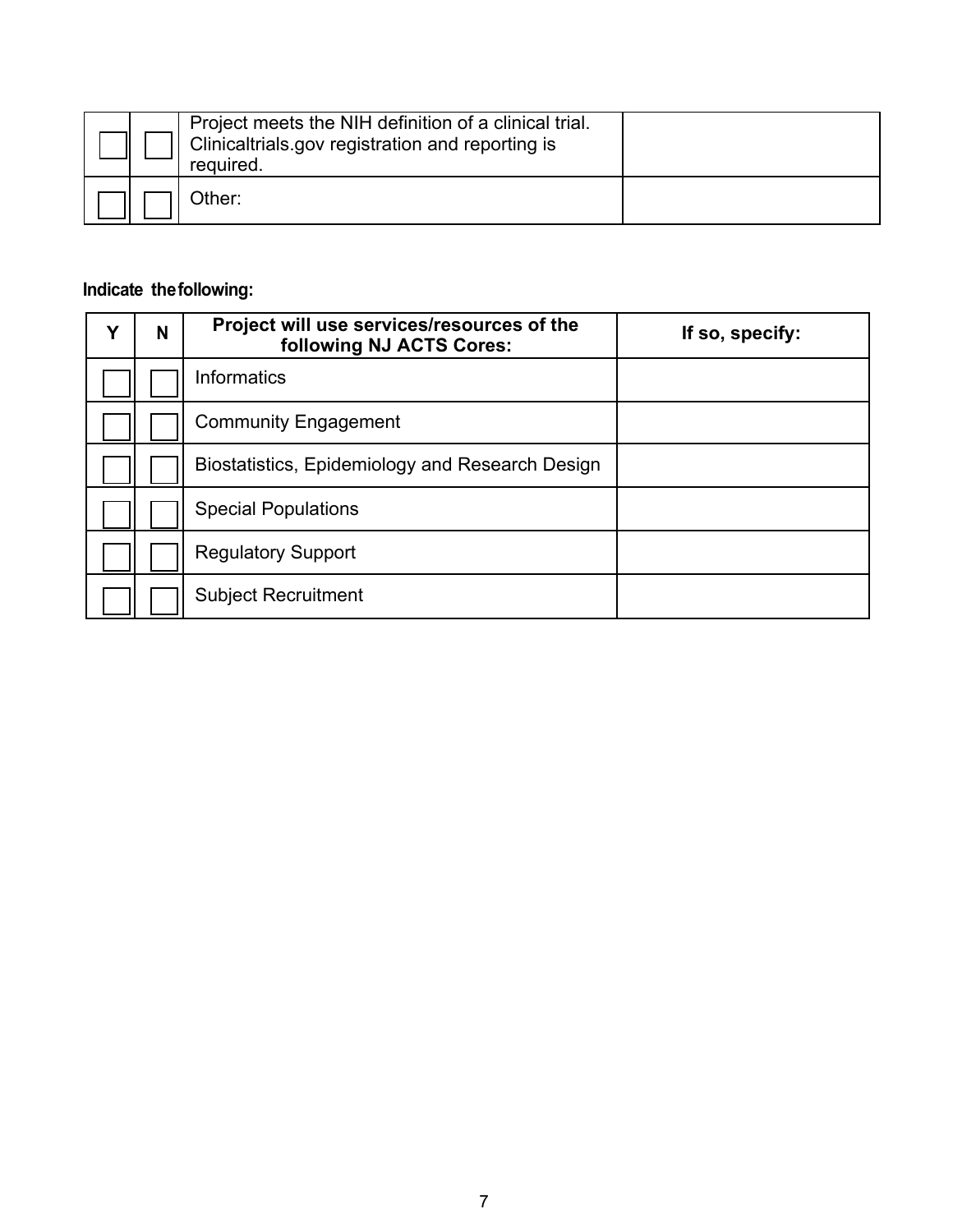|  | Trial Initiation              |  |
|--|-------------------------------|--|
|  | <b>Bioethics Consultation</b> |  |

### **Translational Focus: Indicate which type of translational sciences best reflects your project.**

| <b>Types</b> | <b>Description</b>                                                                                                                                                                                        |
|--------------|-----------------------------------------------------------------------------------------------------------------------------------------------------------------------------------------------------------|
| 0            | Basic biomedical research, including preclinical and animal studies, not<br>including interventions with human subjects                                                                                   |
|              | Translation to humans, including proof of concept studies, Phase 1 clinical<br>trials, and focus on new methods of diagnosis, treatment, and prevention in<br>highly-controlled settings                  |
| 2            | Translation to patients, including Phase 2 and 3 clinical trials, and controlled<br>studies leading to clinical application and evidence-based guidelines                                                 |
| 3            | Translation to practice, including comparative effectiveness research, post-<br>marketing studies, clinical outcomes research, as well as health services,<br>and dissemination & implementation research |
| 4            | Translation to communities, including population level outcomes research,<br>monitoring of morbidity, mortality, benefits, and risks, and impacts of policy<br>and change                                 |

## **How would you characterize your project (check all that apply):**

| Organ System(s)/Clinical Area (e.g. cardiology, neuroscience, rheumatology, etc.):  |
|-------------------------------------------------------------------------------------|
|                                                                                     |
| Special Population (pediatric, elderly, underrepresented/underserved, rural, urban, |
| LGTBQ, etc.):                                                                       |
| <b>Health Services Research</b>                                                     |
| Epidemiology                                                                        |
| <b>Implementation Sciences</b>                                                      |
| Informatics (EHR, Big Data, AI):                                                    |
| Substance Use/Abuse, including Opioids                                              |
| Mental/Behavioral Health                                                            |
| <b>Primary Care Prevention</b>                                                      |
| <b>Community-based Research</b>                                                     |
| Obesity                                                                             |
| <b>Child/Maternal Health</b>                                                        |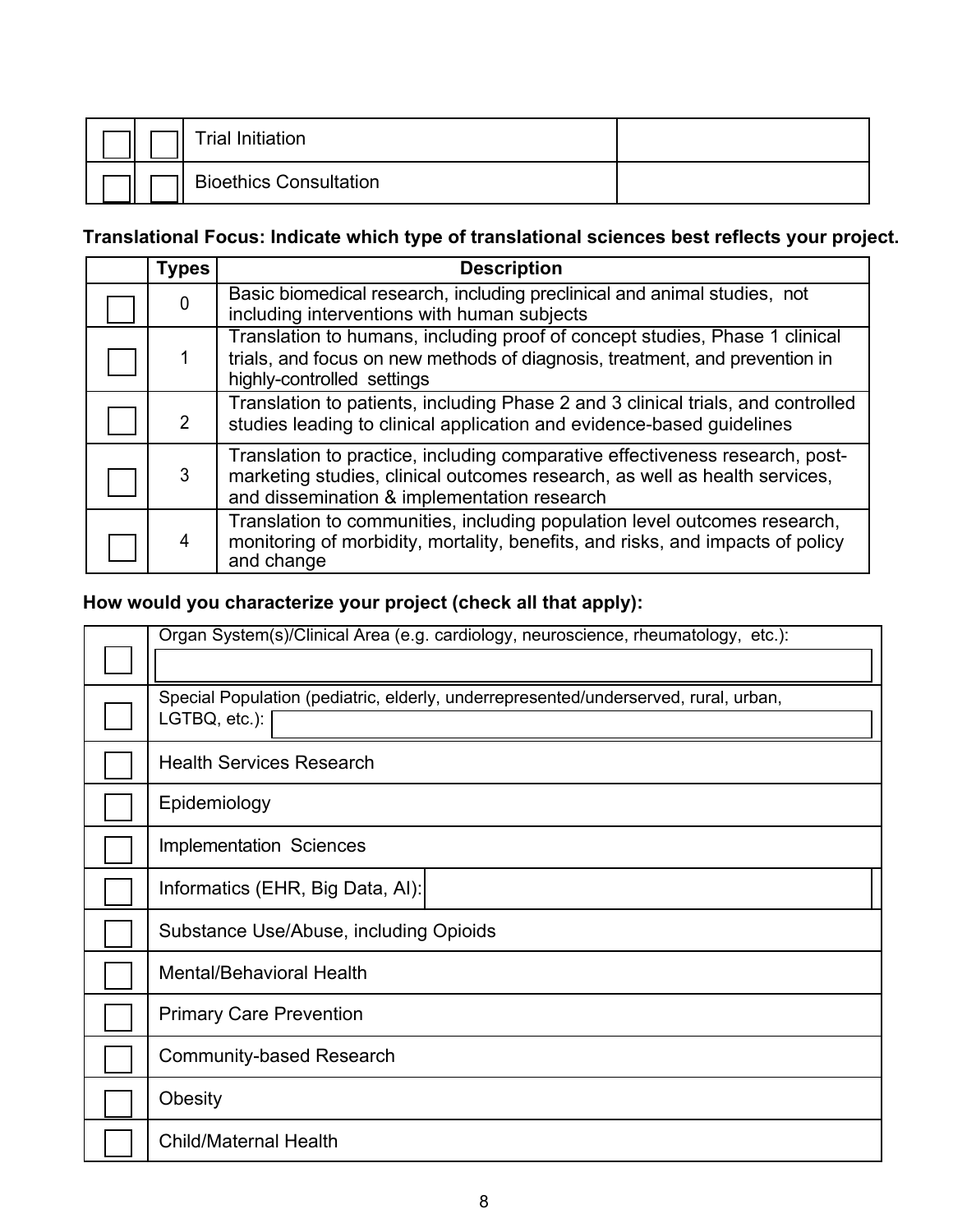**Does this proposal address any of the current areas of strong public interest?**

| <b>Health Disparities</b>    |
|------------------------------|
| <b>Minority Health</b>       |
| <b>Rural Health Outcomes</b> |
| <b>Opioids Research</b>      |
| <b>Pain Related Research</b> |
| Other:                       |

#### **Research category terms.** *Select one or more* **of the following high-level terms that characterize the pilot project for each Research Category Term:**

(For definitions please see: https://ncats.nih.gov/translation/spectrum)

### **Research Category Term(s) 1:**

| <b>Pre-Clinical Research</b>                                               |
|----------------------------------------------------------------------------|
| <b>Clinical Research</b>                                                   |
| <b>Clinical Implementation</b>                                             |
| <b>Public Health</b>                                                       |
| <b>Research Category Term(s) 2:</b>                                        |
| Method or Process Development                                              |
| <b>Mechanistic Basic to Clinical</b>                                       |
| <b>Biomedical Informatics/Health Informatics</b>                           |
| Outcomes Research, Health Services Research, and Comparative Effectiveness |
| <b>Clinical Epidemiology</b>                                               |
| <b>Clinical Trial</b>                                                      |
| Digital Health & Social Media                                              |
| Pediatric                                                                  |
| <b>Rural Health Outcomes</b>                                               |
| <b>Health Disparities</b>                                                  |
|                                                                            |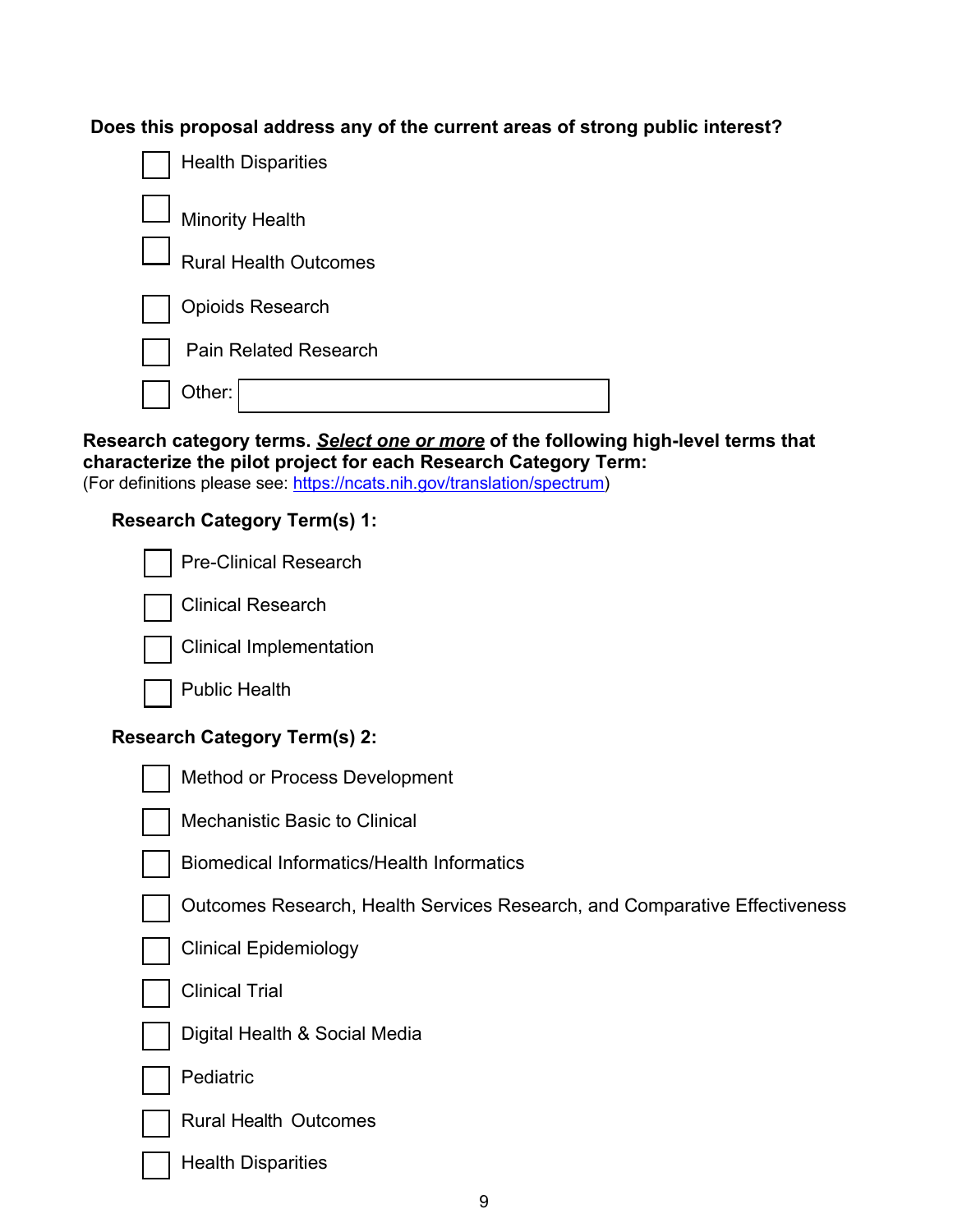**Towhich NIH Institute, Center,orOffice orotherhealth-relatedfederalprogram do you intend to apply for funding based on the pilot grant outcomes (check all that apply):**

| <b>NIH Office of the Director (OD)</b>                                                                   |
|----------------------------------------------------------------------------------------------------------|
| <b>National Cancer Institute (NCI)</b>                                                                   |
| <b>National Eye Institute (NEI)</b>                                                                      |
| <b>National Heart, Lung, and Blood Institute (NHLBI)</b>                                                 |
| <b>National Human Genome Research Institute (NHGRI)</b>                                                  |
| <b>National Institute on Aging (NIA)</b>                                                                 |
| <b>National Institute on Alcohol Abuse and Alcoholism (NIAAA)</b>                                        |
| National Institute of Allergy and Infectious Diseases (NIAID)                                            |
| National Institute of Arthritis and Musculoskeletal and Skin Diseases (NIAMS)                            |
| National Institute of Biomedical Imaging and Bioengineering (NIBIB)                                      |
| <b>Eunice Kennedy Shriver National Institute of Child Health and Human</b><br><b>Development (NICHD)</b> |
| National Institute on Deafness and Other Communication Disorders (NIDCD)                                 |
| <b>National Institute of Dental and Craniofacial Research (NIDCR)</b>                                    |
| <b>National Institute of Diabetes and Digestive and Kidney Diseases (NIDDK)</b>                          |
| <b>National Institute on Drug Abuse (NIDA)</b>                                                           |
| <b>National Institute of Environmental Health Sciences (NIEHS)</b>                                       |
| <b>National Institute of General Medical Sciences (NIGMS)</b>                                            |
| <b>National Institute of Mental Health (NIMH)</b>                                                        |
| National Institute on Minority Health and Health Disparities (NIMHD)                                     |
| <b>National Institute of Neurological Disorders and Stroke (NINDS)</b>                                   |
| <b>National Institute of Nursing Research (NINR)</b>                                                     |
| <b>National Library of Medicine (NLM)</b>                                                                |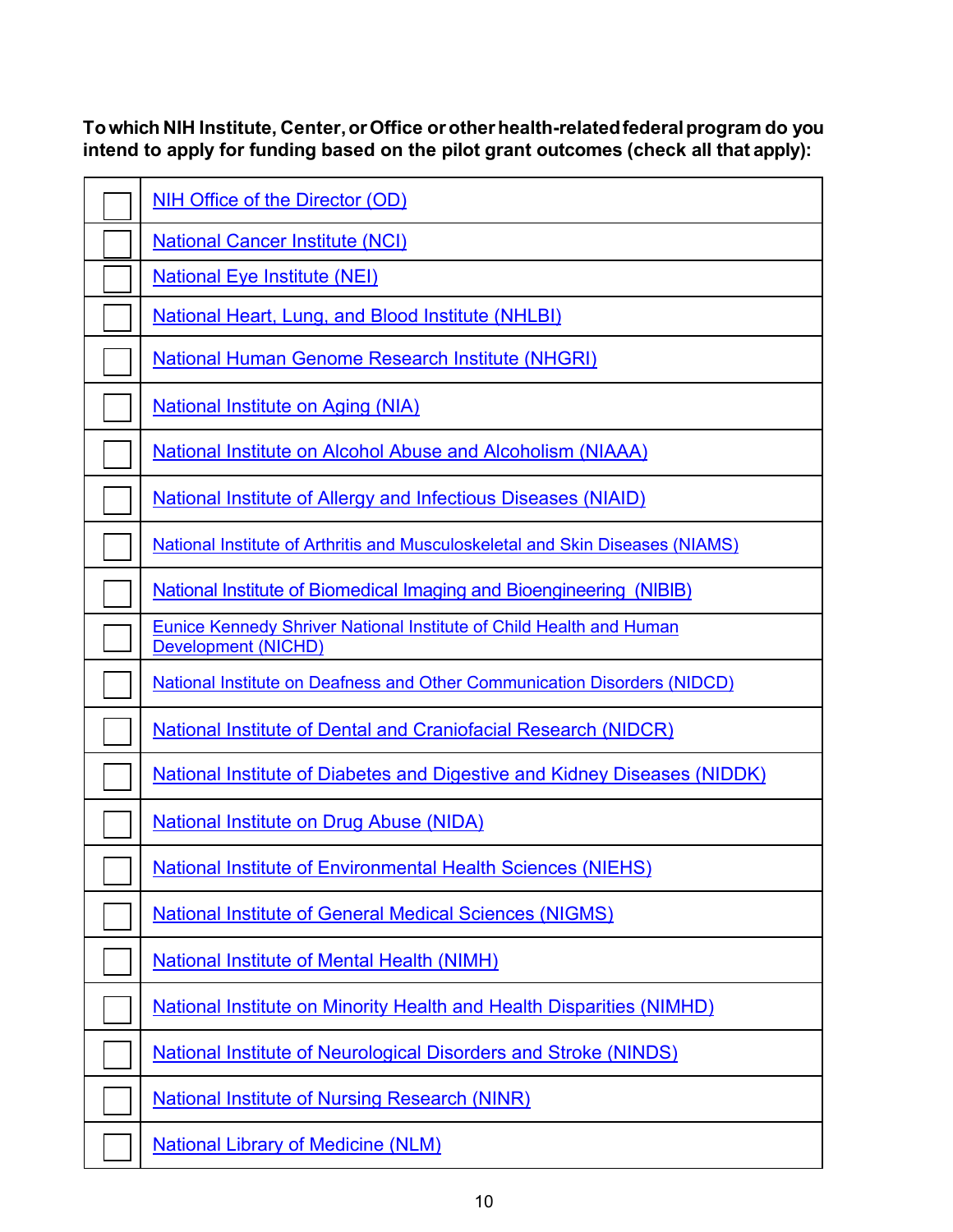| <b>NIH Clinical Center (CC)</b>                                         |
|-------------------------------------------------------------------------|
| <b>Center for Information Technology (CIT)</b>                          |
| <b>Fogarty International Center (FIC)</b>                               |
| <b>National Center for Advancing Translational Sciences (NCATS)</b>     |
| <b>National Center for Complementary and Integrative Health (NCCIH)</b> |
| <b>Administration for Children and Families (ACF)</b>                   |
| <b>Agency for Healthcare Research and Quality (AHRQ)</b>                |
| <b>Centers for Disease Control (CDC)</b>                                |
| <b>Health Resources and Services Administration (HRSA)</b>              |
| <b>US Food and Drug Administration (FDA)</b>                            |
| <u>Veterans Administration (VA)</u>                                     |
| <b>Patient Centered Outcomes Research Institute (PCORI)</b>             |
| Other:                                                                  |

**Intellectual Property: Will your project potentially generate intellectual property?**

**Yes No Describe below:**

**Reminder:** *If your project generates intellectual property, it must be disclosed to your Institution's technology transfer or research commercialization office.*

| <b>Yes</b><br>Does the project involve cost-sharing, matching or in-kind support?<br><b>No</b> |               |  |  |
|------------------------------------------------------------------------------------------------|---------------|--|--|
| <b>Describe</b>                                                                                | <b>Source</b> |  |  |
|                                                                                                |               |  |  |
|                                                                                                |               |  |  |
|                                                                                                |               |  |  |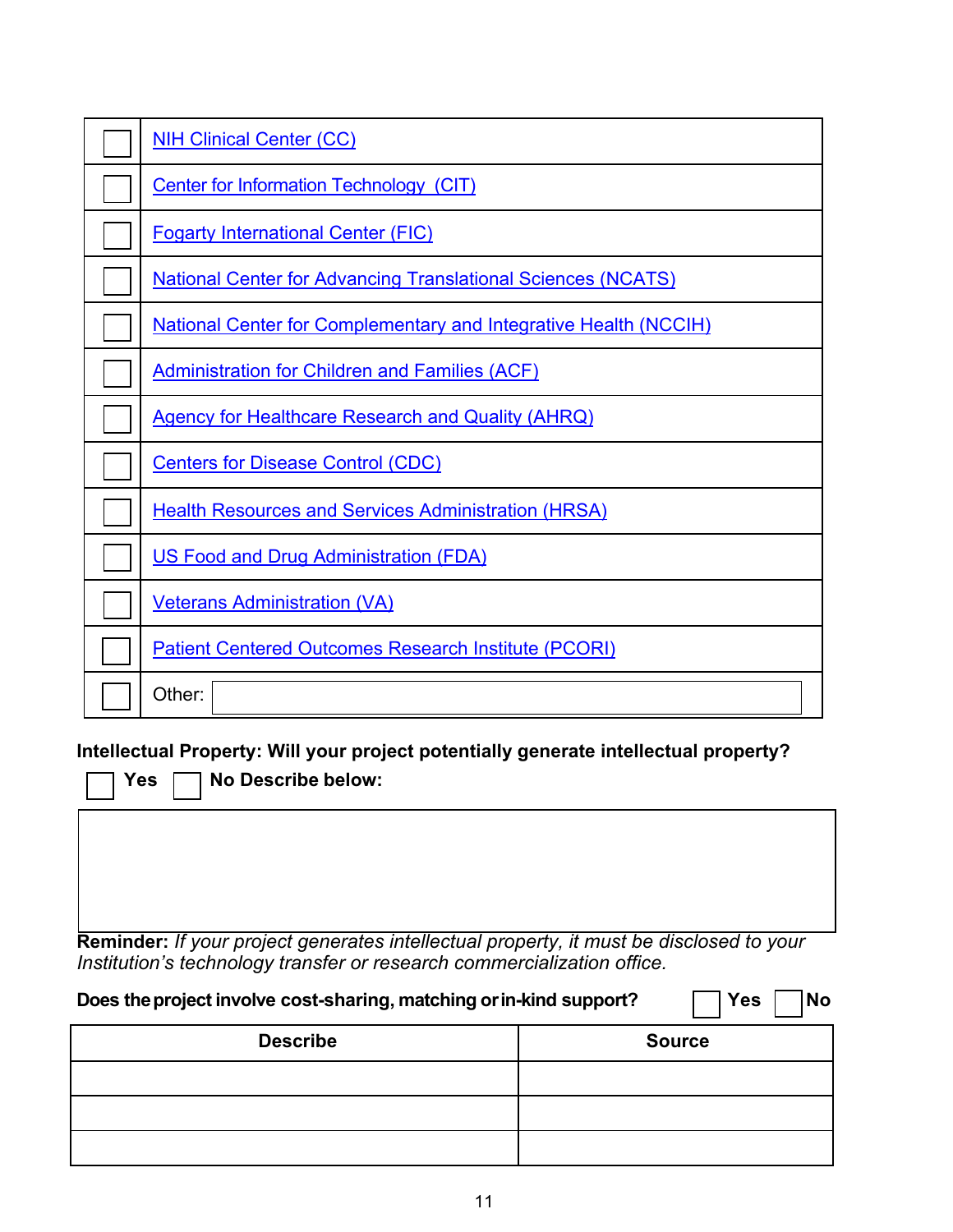| <b>Human Subjects Only:</b>                                               |
|---------------------------------------------------------------------------|
| Is this project under an investigational new drug? $\vert$   Yes     No   |
| Is this project under an investigational device exemption?     Yes     No |

**Application Reviewer Exclusions:** 

**Your proposal will be reviewed confidentially by appropriate experts. You have the opportunity to identify experts that you would prefer that we exclude from the reviewer pool. You may list up to two individuals.** 

**Please provide the name, title, and affiliation for each of the two individuals you would like excluded.** 

| Name:               | Title: |
|---------------------|--------|
| <b>Affiliation:</b> |        |
| Name:               | Title: |
| <b>Affiliation:</b> |        |